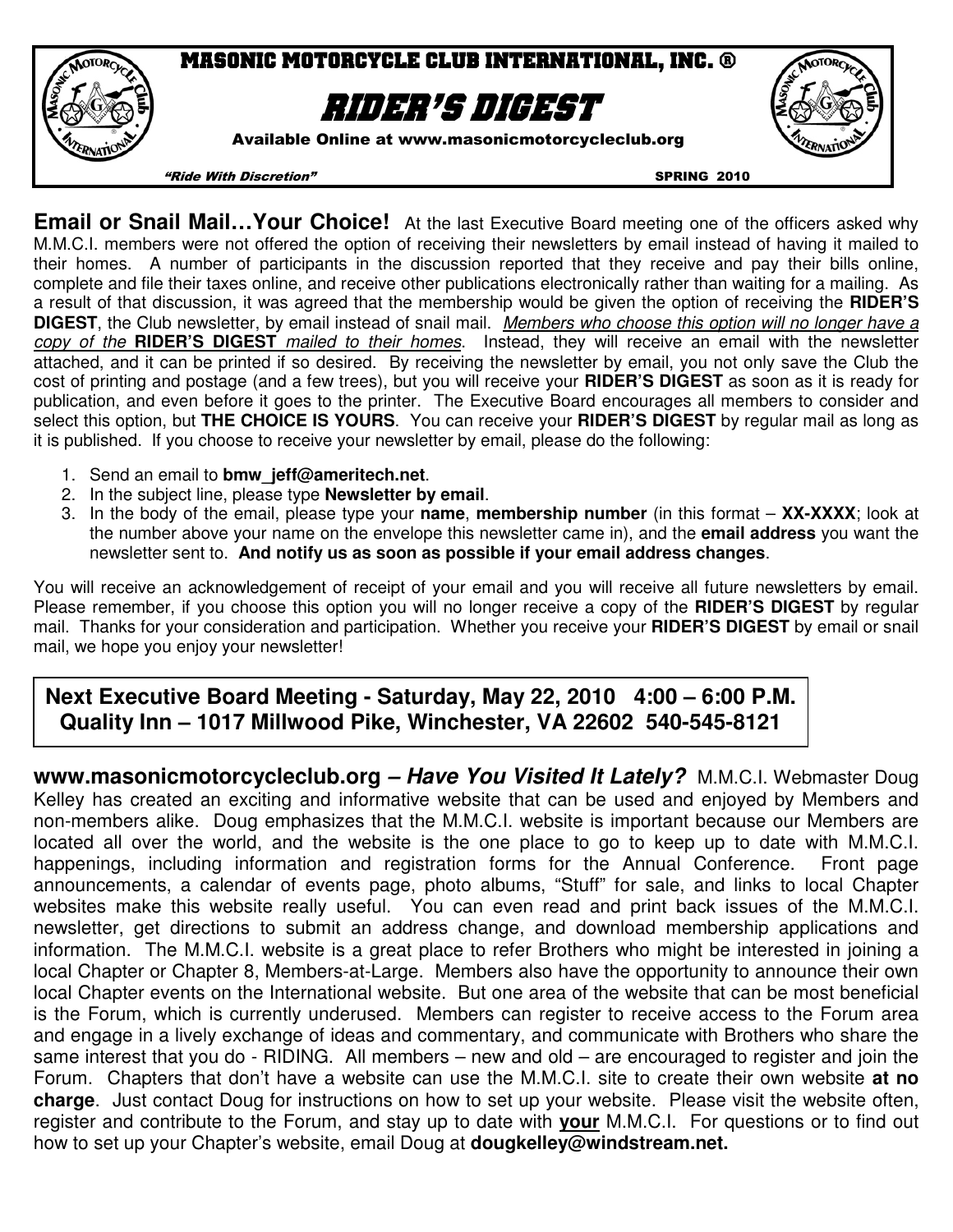# **MASONIC MOTORCYCLE CLUB INTERNATIONAL, INC. ® Executive Board, 2009 – 2011**

Tonawanda, NY 14150

# 1621 Independence Ave North Gordy Aune, Jr., Dave Page

Golden Valley, MN 55427 763-545-0491 **Audit: Ed Lewis (Chair),** 

University Heights, OH 44118

## **Treasurer: George Detweiler Communist Communist Communist Communist Communist Communist Communist Communist Communist Communist Communist Communist Communist Communist Communist Communist Communist Communist Communist C**

15173 Holleyside Drive **ghdetweiler@comcast.net** 

# 925 Madison Avenue

440-357-6658

Middleburg, PA 17842 Cliff Wilson, Neal Forbes 570-837-7079

# **6 Year Trustee: Gordy Aune, Jr.** Gary O'Neal

2432 Pearson Parkway 763-585-1766 Ken White (Co-Chair) **GRANDPAAUNE@aol.com** 

# **Honorary Trustee: Don Crete, Past Pres. Richard Kovac, Richard Morse,**  188 Coleman Road **Rex Baker, Doug Kelley** Auburn, NH 03032

### **Elected Officers Appointed Committees**

**President: Kent Dorney and State By-laws: John VanKirk (Chair).**<br>49 Simson Street **By-laws: Dick Morse. Gary O'Neal** Rex Baker, Dick Morse, Gary O'Neal

716-694-1595 **Safety: Don Gonya (Chair); fltmedic@verizon.net Ron Baldwin, Robert Boss, Ian Mountfield** 

Vice-president: Kenneth White **Nominations: Don Crete (Chair)**,

**mmci24-1@msn.com** Lloyd Jackson, John Bennett, Chris Alexander

**Secretary: Jeff Kaplan Finance: George Detweiler (Chair), Finance: George Detweiler (Chair), 2417 Elmdale Road** Jeff Kaplan, Gordy Aune, Jr., Dave Page

# 216-382-2685 **Membership: Rex Baker (Chair) bmw\_jeff@ameritech.net bmw\_jeff@ameritech.net computer 1567 Kinsman Rd., NE., N. Bloomfield OH 44450 summerrider5054@embarqmail.com**),

Dumfries, VA 22025 **Grievance: Neal Forbes (Chair),**  703-670-2313 Bumpy Geortz, Tom Boyle, Jeff Killian

 **Website: Doug Kelley (Chair) 2 Year Trustee: Cliff Wilson** (**dougkelley@windstream.net**), Scott Rose

## Painesville, OH 44077 **AMA Rep/Liability Insurance: Dick Morse**

## **cliffwilson65@msn.com Quartermaster: Cliff Wilson**

**4 Year Trustee: David Page Death Benefit Fund: Dick Morse (Chair),**  137 East Main Street **Research Reading Communist Proportional Rex Baker (Vice-chair), Dick Foxen (Sec-Treas),** 

**dwptrucking@aol.com Conference 2010: George Detweiler (Chair),**  Ken White (Co-chair), Ron Ferrero, Jesse Imhof,

Brooklyn Park, MN 55444 **Conference 2011: Dayton Berg (Co-chair),** 

**Lifetime Trustees:**

603-483-0714 **Newsletter Editor: Jeff Kaplan cretedanm@comcast.net Email change of address**, articles and material for publication to: **bmw\_jeff@ameritech.net** or mail to: **International Chaplain: Jeff Killian 2417 Elmdale Road, University Hts., OH 44118**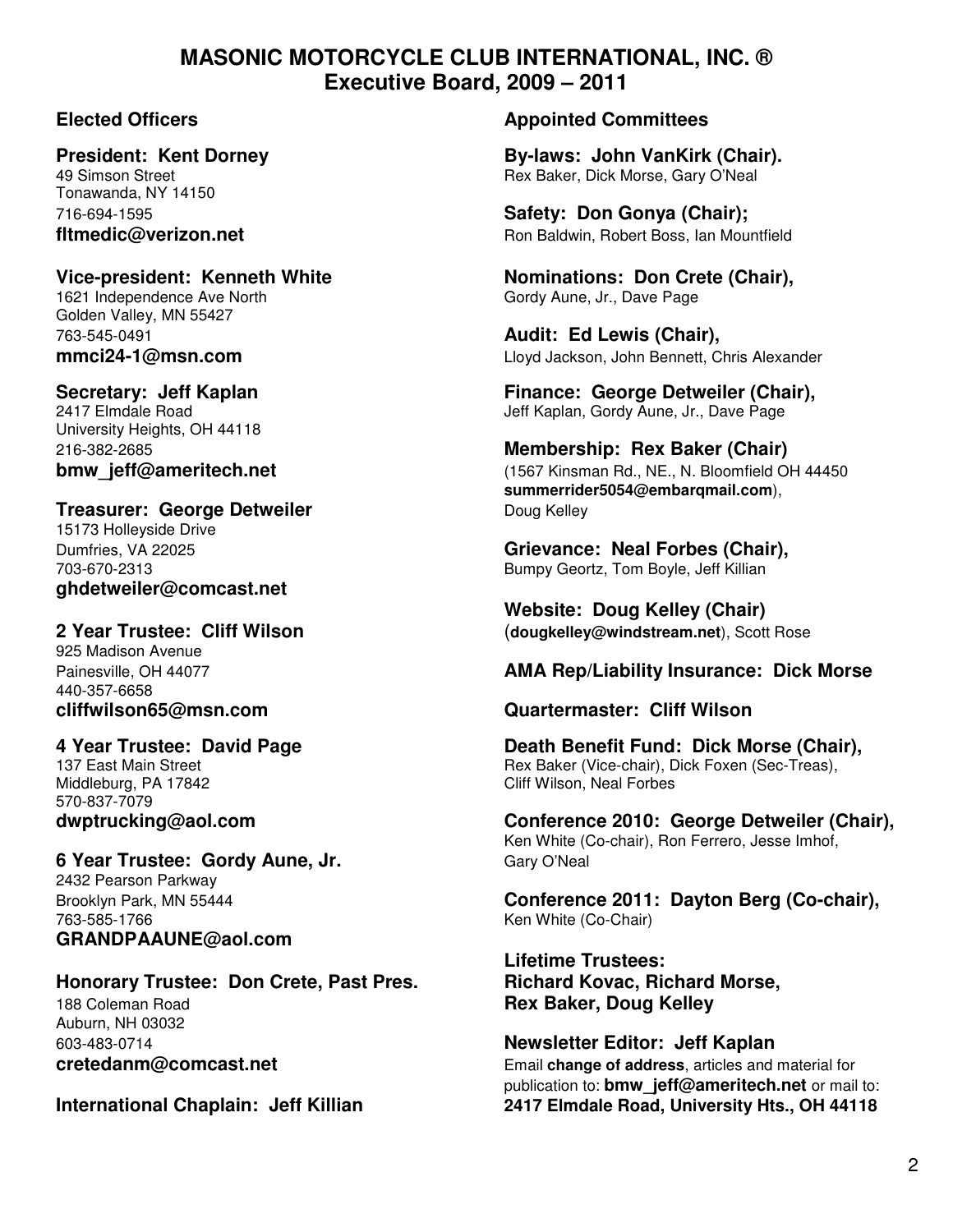



### **2010 ANNUAL CONFERENCE WINCHESTER, VIRGINIA MONDAY, AUGUST 2ND THRU FRIDAY, AUGUST 6TH**



**PLEASE PRINT**

| NAME                   |              |        |
|------------------------|--------------|--------|
| PASSENGER NAME         |              |        |
| OTHER GUEST(S) NAME(S) |              |        |
| ADDRESS                |              |        |
| CTTY                   | <b>STATE</b> | 7. T P |
| E-MAIL                 | PHONE        |        |
|                        |              |        |

| <b>ITEM</b>                             | (CIRCLE) SIZE    | <b>COST</b> |   | # | <b>EXTENDED COST</b> |
|-----------------------------------------|------------------|-------------|---|---|----------------------|
| <b>REGISTRATION FEE ADULT</b>           |                  | \$65.00     | X |   |                      |
| REGISTRATION FEE CHILDREN (12 AND       |                  | \$30.00     | X |   |                      |
| UNDER)                                  |                  |             |   |   |                      |
| MEN'S CONFERENCE SHORT SLEEVE T-SHIRT   | S M L XL 2XL 3XL | \$15.00     | X |   |                      |
| MEN'S CONFERENCE LONG SLEEVE T-SHIRT    | S M L XL 2XL 3XL | \$20.00     | X |   |                      |
| MEN'S HENLEY SHIRT (S/S)                | S M L XL 2XL 3XL | \$20.00     | X |   |                      |
| POLO (GOLF) SHIRT (EMBROIDERED LOGO)*** | S M L XL 2XL 3XL | \$25.00     | X |   |                      |
| EXTRA CONFERENCE PIN                    |                  | \$3.00      | X |   |                      |
| <b>CONFERENCE PATCH</b>                 |                  | \$5.00      | X |   |                      |
| <b>TOTAL</b>                            |                  |             |   |   |                      |
| INTERESTED IN BUS TRIP (CIRCLE YES OR   | YES OR NO        |             |   |   |                      |
| NO)                                     |                  |             |   |   |                      |

\*\*\* Specify men's or women's shirt. Make checks payable to MMCI and mail checks and registration form no later than JULY  $1^{st}$ , 2010 to:

**GEORGE DETWEILER 15173 HOLLEYSIDE DRIVE DUMFRIES VA 22025** 

HOTEL INFORMATION FOLLOWS. INDIVIDUALS MUST MAKE THEIR OWN RESERVATIONS WHICH **MUST BE MADE NO LATER THAN MONDAY JULY 12, 2010.** RESERVATIONS RECEIVED AFTER JULY 12, 2010 WILL BE PROVIDED ON A SPACE AVAILABLE BASIS AND AT PREVAILING RATES.

**QUALITY INN 1017 MILLWOOD PIKE WINCHESTER, VA 22602 PHONE # IS 540-545-8121**  RATE IS \$69.00/NIGHT + TAX (\$73.83) . A BLOCK OF 60 ROOMS HAS BEEN RESERVED. PET-FRIENDLY FOR A FEE. \$10.00/EXTRA ADULT IN ROOM. CHILDREN 18 AND UNDER ARE FREE. A CONTINENTAL BREAKFAST IS GUARANTEED BUT A FULL BREAKFAST IS BEING NEGOTIATED. SAME RATE WHETHER ARRIVING EARLIER OR STAYING LATER.

REGISTRATION FEE INCLUDES: HOSPITALITY ROOM, WELCOME EVENT, PIZZA NIGHT, BANQUET (THURSDAY EVENING), CONFERENCE PIN, DEPARTURE BREAKFAST.

FOR MORE INFORMATION CONTACT ANY ONE OF THE FOLLOWING:

| <b>GEORGE DETWEILER</b> | 703-670-2313 | ghdetweiler@comcast.net |
|-------------------------|--------------|-------------------------|
| <b>RON FERRERO</b>      | 302-947-4625 | ronpferraro@yahoo.com   |
| <b>JESSE IMHOF</b>      | 302-645-0824 | Tower911@hotmail.com    |

**ALL PARTICIPANTS ARE REQUIRED TO SIGN A RELEASE FORM. CHILDREN MUST HAVE A PERMISSION SLIP SIGNED BY BOTH PARENTS**.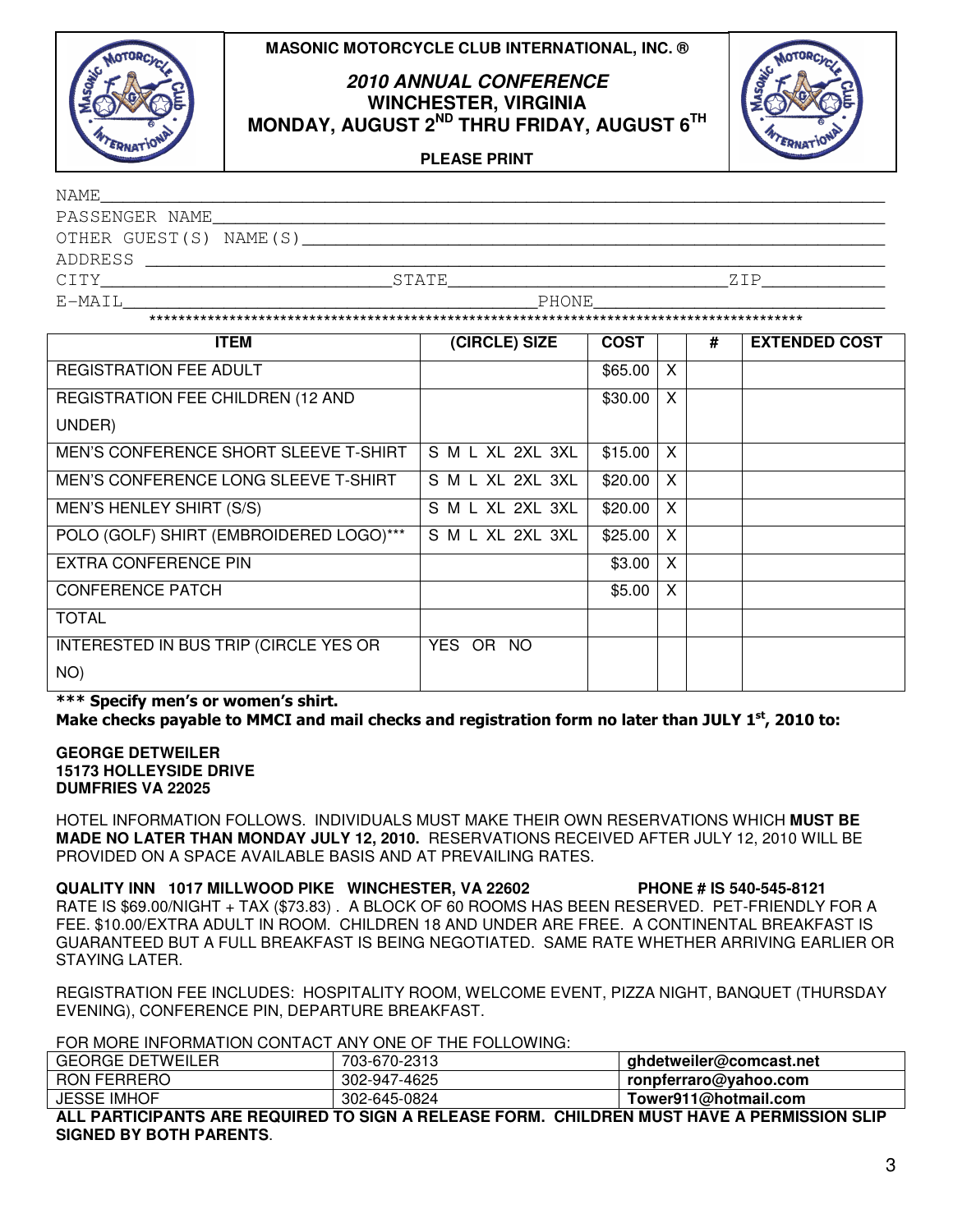

**President's Message…** Here in Buffalo, the rumored snow capital of the Northeast, the GAOTU has been smiling upon us this week. He blessed us with 3 days of rain to wash away the salt, followed by a week of sunshine and temperatures in the upper 30's at night and 50's during the day. Needless to say batteries were charged, oil changed, and tire pressure checked so that my Yamaha could get some well deserved exercise after its long winter slumber.

The younger Brother Dorney (Bryant) is off to boot camp and having a few struggles with adjustment to Navy life. We hope only the best for him; please keep him and all of our Service Members in your prayers. St. Patrick's Day was celebrated at the Lodge this year with a traditional corned beef and cabbage feast. After which, the Worshipful Master honored me by permitting me to initiate four new Brothers to the Craft, one of which was my youngest son Tristan. So I guess I will now have to speak regarding the younger and youngest Brothers Dorney!

And as for the Grand Lodge of NY issue - it is mostly resolved in M.M.C.I.'s favor. The DDGM of the 2nd Erie District sent out a letter informing all of his Lodges that the GM's recent communications regarding motorcyclists refers only to the Widows Sons. As I have it on good authority that he had a series of personal meetings with the GM on another matter at the time, so I am fairly confident that his letter reflects the GM's position.

Conference - I hope to see many, if not all of you in attendance this year. We plan on arriving on Sunday, maybe Saturday, to spend some extra time in DC and the surrounding area. For those of you interested in a preview, please join us at the next Executive Board meeting on May 22nd at 4 PM in Winchester, VA.

Safe Riding - Kent



**Vice-President's Message…** I would like to write this message in an "open letter" or a "bounce an idea off you" format. I have been pretty involved with Minnesota Masonry for the last 10 years and during some of my many discussions with fellow brothers, one of the topics, or may I say issues about the fraternity is the lack of public knowledge about us. It seems we have a lack of something we can "hang our hat on". This has had me thinking for quite some time

and just recently I had a thought and would like to bring it up here.

If you ask the public what's a Lion, a Shriner and a Mason, you'll probably get something like this. The Lion supports parks and local community projects. The Shriner has the circus or hospitals. The Mason.,. what's a Mason? I'd like to throw this out and make a proposal.

For the past five years I have been a supporter of a program called the National Archery in the School Program. The NASP is a national program that is in many middle schools across the US. It promotes sportsmanship and encourages academics. The NASP was started in Kentucky by a middle school teacher to help her students build self esteem and educational growth. What I would like to propose is that M.M.C.I. support the NASP and for us to "hang our hat" on this program. I would like to see us be associated with this good and noble cause. I envision when someone hears NASP, they would think of us. I believe we could use this as a building tool for membership and growth. I would like to see us have a nationwide ride day once a year with all of our chapters participating.

I understand this is a large project and we will need to start it off small and on a local level. Chapter 24 is ready to lead the way on this and over time, I believe we can accomplish something great. I would like you all to consider this and send me your thoughts. I can be reached at **Mmci24-1@msn.com.** I hope this gets you thinking. Visit the National Archery in the Schools web site - **www.nasparchery.com**. I think you'll find it enlightening.

See you soon, and safe riding - Ken

**M.M.C.I. Patches, Pins and other goodies are available from the Quartermaster's Store. Go to the M.M.C.I. website (masonicmotorcycleclub.org) and click on the "STUFF" link for pictures, descriptions, prices and ordering instructions.**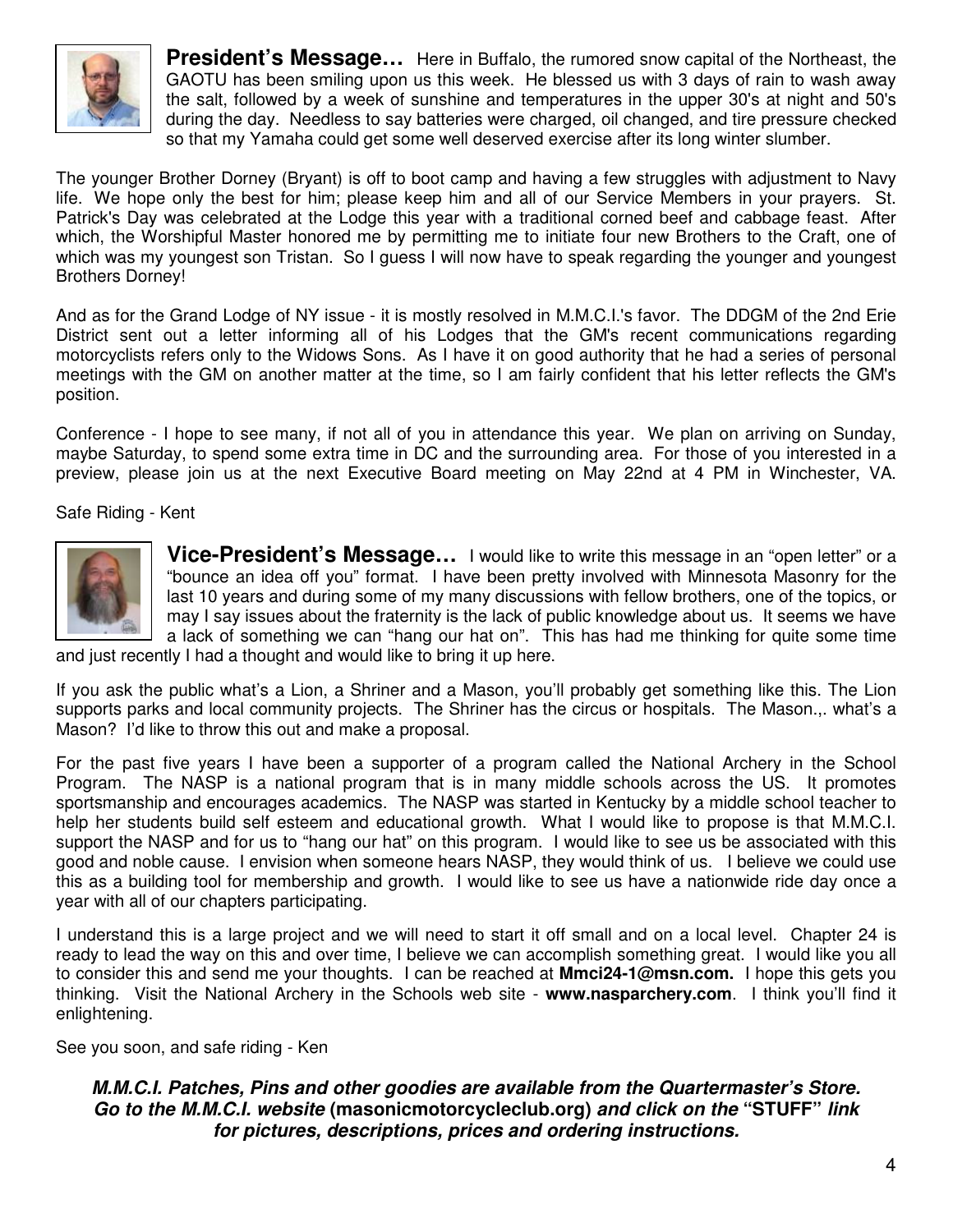**Annual Conference Update...** Your Conference Committee is working diligently to finalize details for the 2010 Annual Conference. The dates of the Conference are August 3 through August 6, Tuesday through Friday, and will be held in Winchester, VA. Early bird registration will be on Monday, August 2, followed by an early-bird social event. We've received a number of registrations, so we know you've received your form. Another copy is contained in this newsletter, or you can download one from the M.M.C.I. website.

Our ride list is almost finished. We will have a big ride planned for Wednesday, August 4. The main thought for this ride is "Christmas in August". Details will be provided later. In addition, we will be scheduling other rides. Most of them will be self-guided. All information and directions for the rides will be available at check-in. Based on the interest exhibited by the current registrants, we are finalizing a bus tour into Washington, D.C. If we can fill a bus, the cost should be around \$25 - \$30 per person. The tour is shaping up to include some of the major monuments, a tour of the House of the Temple and a tour of the George Washington Masonic Memorial. REMINDER: Get your form and \$\$\$ into George Detweiler by **July 1, 2010**, and make your hotel reservations as soon as you can (by July 12, 2010). See you in Winchester!

# **HAS YOUR MAILING ADDRESS CHANGED???**

**Please notify the International Secretary of any address change as soon as possible. Send an email to bmw\_jeff@ameritech.net with your new information and membership number, or send a USPS change form to M.M.C.I., 2417 Elmdale Road, University Heights, OH 44118.** 

**Minutes of the February 6, 2010 Executive Board Meeting:** The Winter 2010 meeting of the M.M.C.I. Executive Board was called to order by President Kent Dorney at 4:00 PM in the conference room of the Quality Inn in Apalachin, NY. All elected and appointed officers were present (in person or by phone) except for Dave Page, Four Year Trustee; Don Crete, Honorary Trustee; Dick Morse, Lifetime Trustee; and Jeff Killian, International Chaplain. Guests included Connie Dorney, Chapter 12, Mike and Fern Rapson, Chapter 8, John and Charlotte Van Kirk, Chapter 15 and Gary O'Neal, Chapter 25 (by phone). Opening prayer was given by Mike Rapson, and the Pledge of Allegiance was led by Kent Dorney, President. Minutes of the October 31, 2009 Executive Board meeting were approved with one correction.

**Officers Reports**: **President**: Kent deferred his report until later in the meeting. **Vice-president**: Ken reported that he has had good response from most of the Grand Lodges he has contacted requesting that they add a link to the M.M.C.I. website on their websites, and we will do the same for them. A few Grand Lodges have declined. Ken is continuing his efforts. The Executive Board requested that Doug Kelley, webmaster, add links to all the Grand Lodge websites on the home page of our website. Ken made a few comments about the 2010 Annual Conference, and the location and dates of the 2011 Annual Conference – Treasure Island Casino in Red Wing, MN, August 2 to August 5, 2011. **Secretary**: Jeff reported that the Winter 2010 newsletter was printed in a new format and would be mailed in an envelope instead of in flyer fashion. The newsletters would be mailed by February 11. Jeff reminded the officers of the deadlines for receipt of articles to be published in the next and future newsletters. A discussion about membership receiving newsletters by email versus regular mail followed. It was agreed that the entire M.M.C.I. membership would be offered the option of receiving their newsletters either by email or regular mail. Jeff indicated that he would write an article for the next newsletter offering the members the choice. The membership roster continues to be cleaned up, with members two or more years in arrears being labeled as non-active and removed from the active roster.

**Treasurer**: George distributed the 2009 annual financial report, the Treasurer's annual report and the Death Benefit Fund annual report (for Dick Morse). After an explanation of the reports, a motion was made and seconded to accept the reports. Passed. **Trustees**: Gordy requested that Chapter 46's name change request be officially approved and entered upon the minutes. At the same time Rex noted that a new Chapter had been organized in Harrisonburg, VA and needed approval. Therefore a motion was made and seconded to approve the name change of Chapter 46 to Tampa, FL and approve the formation of Chapter 47 in Harrisonburg, VA. Passed.

**Committees**: **By-laws** presented two amendments for consideration at the 2010 Annual Meeting in Winchester, VA. The first deals with amending **Article VIII** of the **By-laws** to separate the Audit and Finance Committee into two standing committees – the Audit Committee and the Finance Committee. The second proposed amendment adds an additional Lifetime Trustee – Clifford Wilson - to **Article V** of the **Constitution**.